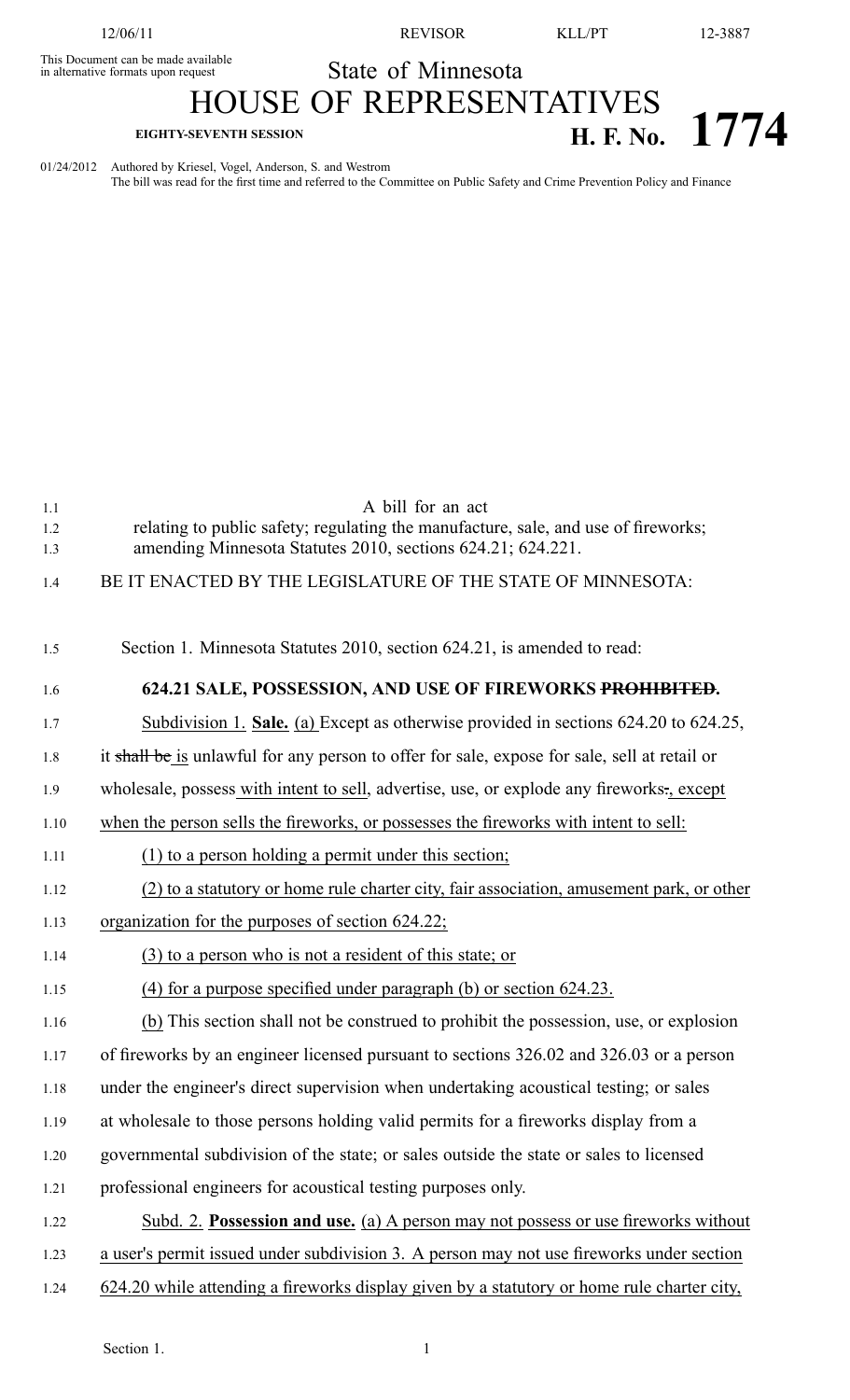| 2.1  | fair association, amusement park, or other organization under section 624.22 if the display    |  |  |  |
|------|------------------------------------------------------------------------------------------------|--|--|--|
| 2.2  | is open to the general public. A person with a user's permit under subdivision 3, paragraph    |  |  |  |
| 2.3  | (a), may not give a fireworks display that is open to the general public.                      |  |  |  |
| 2.4  | (b) Paragraph (a) does not apply to:                                                           |  |  |  |
| 2.5  | (1) statutory or home rule charter cities, fair associations, amusement parks, or other        |  |  |  |
| 2.6  | organizations provided for under section 624.22;                                               |  |  |  |
| 2.7  | $(2)$ a person or entity provided for under section 624.23; and                                |  |  |  |
| 2.8  | (3) except as provided in paragraph (c), the possession of fireworks in any statutory          |  |  |  |
| 2.9  | or home rule charter city while transporting the fireworks to a statutory or home rule         |  |  |  |
| 2.10 | charter city where the possession of the fireworks is authorized by permit or ordinance.       |  |  |  |
| 2.11 | (c) Paragraph (a) applies to a person transporting fireworks under paragraph (b),              |  |  |  |
| 2.12 | clause (3), if, in the course of transporting the fireworks through a statutory or home rule   |  |  |  |
| 2.13 | charter city, the person remains in that city for a period of at least 12 hours.               |  |  |  |
| 2.14 | Subd. 3. Permit. (a) A municipal clerk of an incorporated municipality or, if                  |  |  |  |
| 2.15 | outside the limits of an incorporated municipality, the county auditor of the county where     |  |  |  |
| 2.16 | the possession or use of fireworks is to occur may issue a permit to a person or group of      |  |  |  |
| 2.17 | persons to possess or use fireworks.                                                           |  |  |  |
| 2.18 | (b) The municipality or county issuing a permit under this subdivision may require             |  |  |  |
| 2.19 | an indemnity bond with good and sufficient sureties or a policy of liability insurance for     |  |  |  |
| 2.20 | the payment of all claims that may arise by reason of injuries to person or property from      |  |  |  |
| 2.21 | the handling, use, or discharge of fireworks under the permit. The bond or policy, if          |  |  |  |
| 2.22 | required, shall be taken in the name of the municipality or county where the fireworks are     |  |  |  |
| 2.23 | to be used, and any person injured by the fireworks may bring an action on the bond or         |  |  |  |
| 2.24 | policy in the person's own name to recover the damage the person has sustained, but the        |  |  |  |
| 2.25 | aggregate liability of the surety or insurer to all persons shall not exceed the amount of the |  |  |  |
| 2.26 | bond or policy. The bond or policy, if required, together with a copy of the permit shall be   |  |  |  |
| 2.27 | filed in the office of the municipal clerk or county auditor as applicable.                    |  |  |  |
| 2.28 | (c) A permit under this subdivision shall include:                                             |  |  |  |
| 2.29 | (1) the name and address of the permit holder;                                                 |  |  |  |
| 2.30 | (2) the date on and after which fireworks may be purchased;                                    |  |  |  |
| 2.31 | (3) the general kind and approximate quantity of fireworks which may be purchased;             |  |  |  |
| 2.32 | (4) the date and location of permitted use; and                                                |  |  |  |
| 2.33 | (5) other special conditions prescribed by ordinance.                                          |  |  |  |
| 2.34 | (d) A copy of a permit under this subdivision shall be given to the municipal fire             |  |  |  |
| 2.35 | or law enforcement official at least two days before the date of authorized use. This          |  |  |  |
| 2.36 | paragraph does not apply to a permit authorizing only the sale or possession of fireworks      |  |  |  |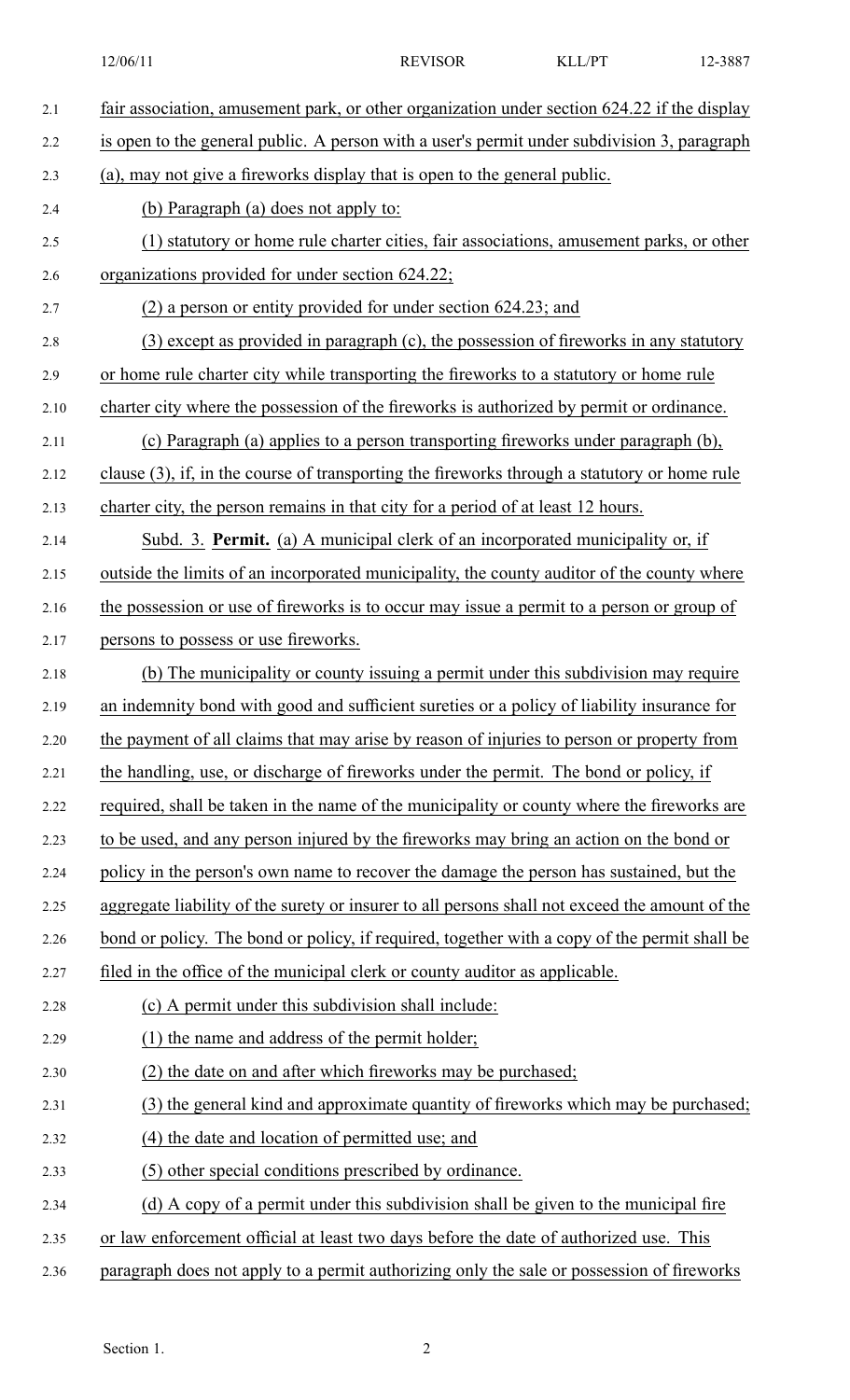|      | 12/06/11                                                                                    | <b>REVISOR</b> | KLL/PT | 12-3887 |  |
|------|---------------------------------------------------------------------------------------------|----------------|--------|---------|--|
| 3.1  | that are classified by the federal Department of Transportation as Division 1.4 explosives, |                |        |         |  |
| 3.2  | as defined in Code of Federal Regulations, title 49, section 173.50.                        |                |        |         |  |
| 3.3  | (e) A permit under this subdivision may not be issued to a minor.                           |                |        |         |  |
| 3.4  | Subd. 4. Local ordinances. (a) An incorporated municipality or county may enact             |                |        |         |  |
| 3.5  | an ordinance for any of the following:                                                      |                |        |         |  |
| 3.6  | $(1)$ defining "fireworks" to include fireworks under section 624.20;                       |                |        |         |  |
| 3.7  | (2) prohibiting the sale, possession, or use, as defined by ordinance, of fireworks; and    |                |        |         |  |
| 3.8  | (3) regulating the sale, possession, or use, as defined by ordinance, of fireworks.         |                |        |         |  |
| 3.9  | (b) An ordinance under paragraph (a) may not be less restrictive in its coverage,           |                |        |         |  |
| 3.10 | prohibition, or regulation than sections 624.20 to 624.25, but may be more restrictive      |                |        |         |  |
| 3.11 | than those sections.                                                                        |                |        |         |  |
| 3.12 | (c) A county ordinance enacted under paragraph (a) does not apply and may not be            |                |        |         |  |
| 3.13 | enforced within any incorporated municipality that has enacted or enacts an ordinance       |                |        |         |  |
| 3.14 | under paragraph (a).                                                                        |                |        |         |  |
| 3.15 | (d) Notwithstanding paragraph (a) or (b), an incorporated municipality or county            |                |        |         |  |
| 3.16 | may not enact an ordinance that prohibits the possession of fireworks in that municipality  |                |        |         |  |
| 3.17 | or county by a person transporting the fireworks according to subdivision 2 to an           |                |        |         |  |
| 3.18 | incorporated municipality or county where the possession of the fireworks is authorized     |                |        |         |  |
| 3.19 | by permit or ordinance.                                                                     |                |        |         |  |
| 3.20 | Subd. 5. Parent or legal guardian liability. A parent or legal guardian of a                |                |        |         |  |
| 3.21 | minor who consents to the use of fireworks by the minor is liable for damages caused by     |                |        |         |  |
| 3.22 | the minor's use of the fireworks.                                                           |                |        |         |  |
| 3.23 | Subd. 6. Municipality and county liability. An incorporated municipality or                 |                |        |         |  |
| 3.24 | county official or employee is not civilly liable for damage to a person or property        |                |        |         |  |
| 3.25 | caused by fireworks for the sole reason that the incorporated municipality or county        |                |        |         |  |
| 3.26 | issued a permit in accordance with the requirements of subdivision 2 and any applicable     |                |        |         |  |
| 3.27 | requirements authorized under subdivision 4 that authorized the purchase, possession,       |                |        |         |  |
| 3.28 | or use of the fireworks.                                                                    |                |        |         |  |
|      |                                                                                             |                |        |         |  |
| 3.29 | Sec. 2. Minnesota Statutes 2010, section 624.221, is amended to read:                       |                |        |         |  |
| 3.30 | <b>624.221 EXEMPTIONS FOR LICENSE OR PERMIT HOLDER.</b>                                     |                |        |         |  |
| 3.31 | (a) Sections $624.20$ , $624.21$ , and $624.23$ to $624.25$ do not apply to:                |                |        |         |  |
| 3.32 | (1) the holders of a federal explosives license or permit issued pursuant to United         |                |        |         |  |
| 3.33 | States Code, title 18, chapter 40, or their agents when the holder or agent is acting in    |                |        |         |  |
| 3.34 | compliance with the conditions of licensure; or                                             |                |        |         |  |
|      |                                                                                             |                |        |         |  |